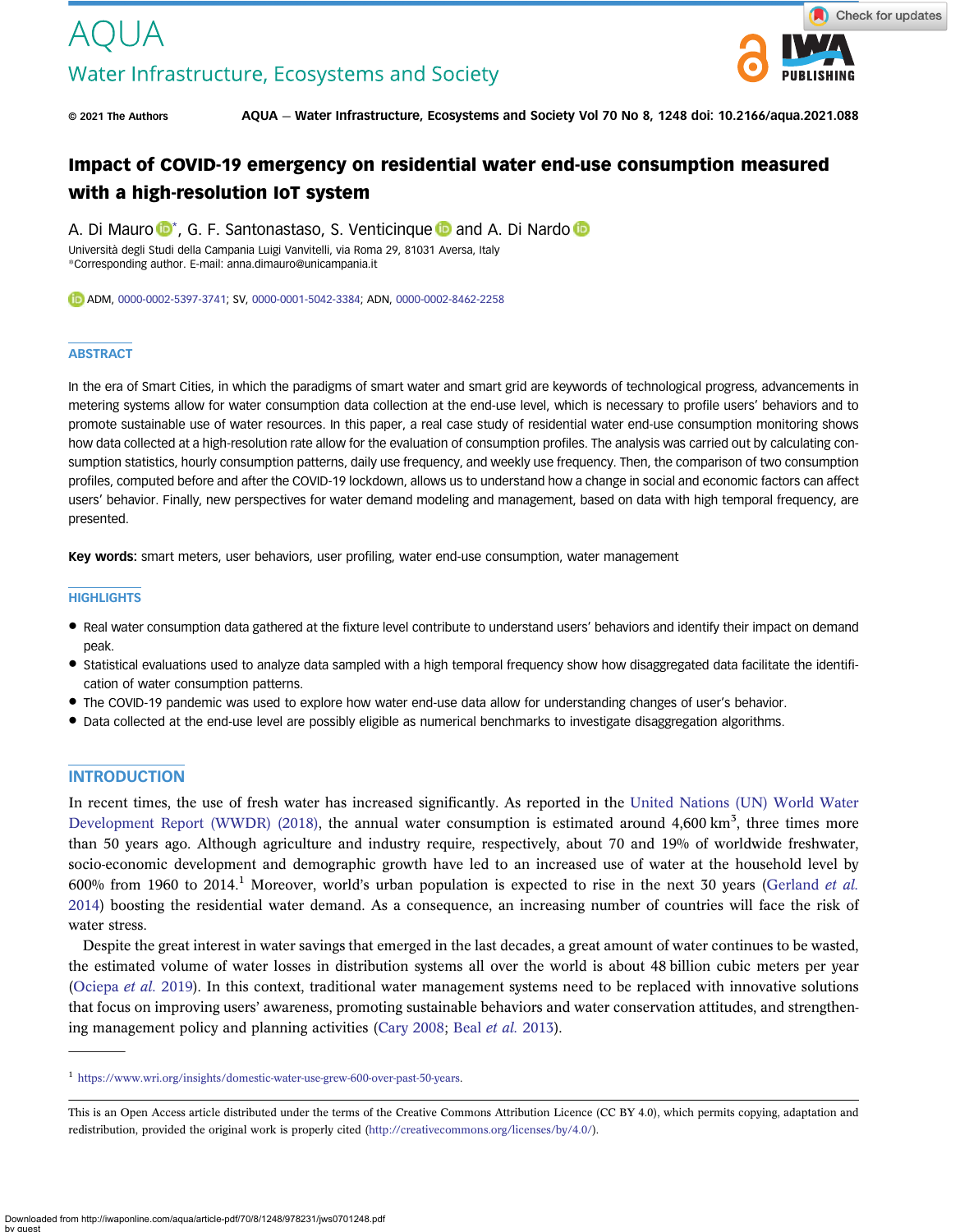Recently, ubiquitous networks and the Internet of Things (IoT) have made available low-cost technologies for the widespread installation of smart meters in many application domains. High-resolution measures can be collected and transmitted in real time by either Advanced Metering Systems. The rapid spread of these technologies also in water systems allows the implementation of new strategies based on big data and machine learning algorithms which encourage the needed change of the traditional management paradigm focused only on supply water ([Nguyen](#page-7-0) et al. 2013).

The possibility to record water consumption at different spatial and temporal scales, through smart water meters (SWMs), plays a key role in the smart management of water distribution networks [\(Swan & Ugursal 2009](#page-8-0)). High-resolution water data can support water utilities in decision-making processes with innovative involvement in demand forecasting, leak detection, water network modeling, users' awareness, etc. ([Di Mauro](#page-7-0) et al. 2021b). Furthermore, the availability of high-resolution household data provides the opportunity to adopt the technique of user profiling, which is largely applied in other domains such as artificial intelligence, data science, and information science (Eke *[et al.](#page-7-0)* 2019).

A user profile can be defined as 'the summary of the user's interests, characteristics, behaviors, and preferences, while user profiling is the system of collecting, organizing and inferring the user profile information' (Eke [et al.](#page-7-0) 2019).

Through user profiling, customers are featured via a set of rules, settings, needs, interests, behaviors, and preferences [\(Cufoglu 2014\)](#page-7-0), then the collected data can be applied to infer information and improve service personalization.

In the last decade, several studies in the urban water field, such as [Beal & Stewart \(2013](#page-7-0)) and [Willis](#page-8-0) *et al.* (2013), and [Fu &](#page-7-0) [Wu \(2014\)](#page-7-0), highlighted the importance of end-use and profile data for several purposes such as: (1) understanding the average and peak end-use water consumption volumes of different fixtures (shower, toilet, etc.) at hourly, daily, and monthly levels of resolution to improve the planning process; (2) evaluating daily water end-use patterns to identify trends and peaks in water consumption throughout time; providing updated information on demand per capita, which, however, cannot be evaluated with traditional methods that do not take into account social changes over time; (3) examining peak day demand to understand the types of household practices that drive peak usage; (4) evaluating the seasonal impact of water usage. Moreover, since there is a strong relationship between highly personalized services and effects on water-saving, user profiling represents a fundamental strategy for promoting water-saving ([Rahim](#page-8-0) et al. 2021).

However, aggregated domestic water consumption measurements do not provide detailed information to build profiling because they needed to be disaggregated to get single end-use categories. Machine learning techniques, i.e. disaggregation, require high-resolution data generally generated synthetically due to the lack of low-cost and non-intrusive sensing infrastructure able to be installed on water fixtures (shower, toilet, tap, etc.). Although user profiling is a widespread practice in many fields, its application in the water sector represents a challenge. Water appliance traces are strongly affected by different aspects, i.e. dependency on the piping infrastructure pressure, the degree of sink opening, etc., while in other fields (i.e. energy sector) they are less influenced by users' behaviors.

Nowadays, the importance of user profiling is stressed by the occurrence of the COVID-19 pandemic that has changed the lifestyle of a whole population and, consequently, modified by the typical water consumption and behaviors. Recent studies about the impact of COVID-19, based on aggregate demand data, have highlighted a significant shift of demand peak as well as an increase in peak daily consumption ([Baker](#page-7-0) et al. 2020; [Kalbusch](#page-7-0) et al. 2020). Although the different water usages are attributable to the pandemic condition because people are forced to remain at home, it represents a challenge for a water utility to understand features of increased water demand, adopt a novel model for demand forecasting, and improve the pro-vided service in case of the modification of socio-economic parameters ([Abu-Bakar](#page-7-0) et al. 2021).

In this study, a comparison between water demand before and after the impact of COVID-19, based on water end-use consumption of a residential apartment, is presented. Even if the case study deals with one customer, the modified behaviors of householder during the lockdown represents an opportunity to show how socio-economic factors, for instance, remote work-ing, can affect water consumption. This paper, starting from the authors' previous work ([Di Mauro](#page-7-0) *et al.* 2020), represents an advance of this study with a particular focus on the relevance of high-resolution data for user profiling.

#### MATERIALS AND METHODS

Customer profiling based on end-use water consumption data collected through SWMs facilitates identifying the water con-sumption patterns and habits of customers [\(Rahim](#page-8-0) et al. 2021). The approach proposed in this study aims to identify how high-resolution data at the end-use level are able to understand water use behaviors in a domestic environment.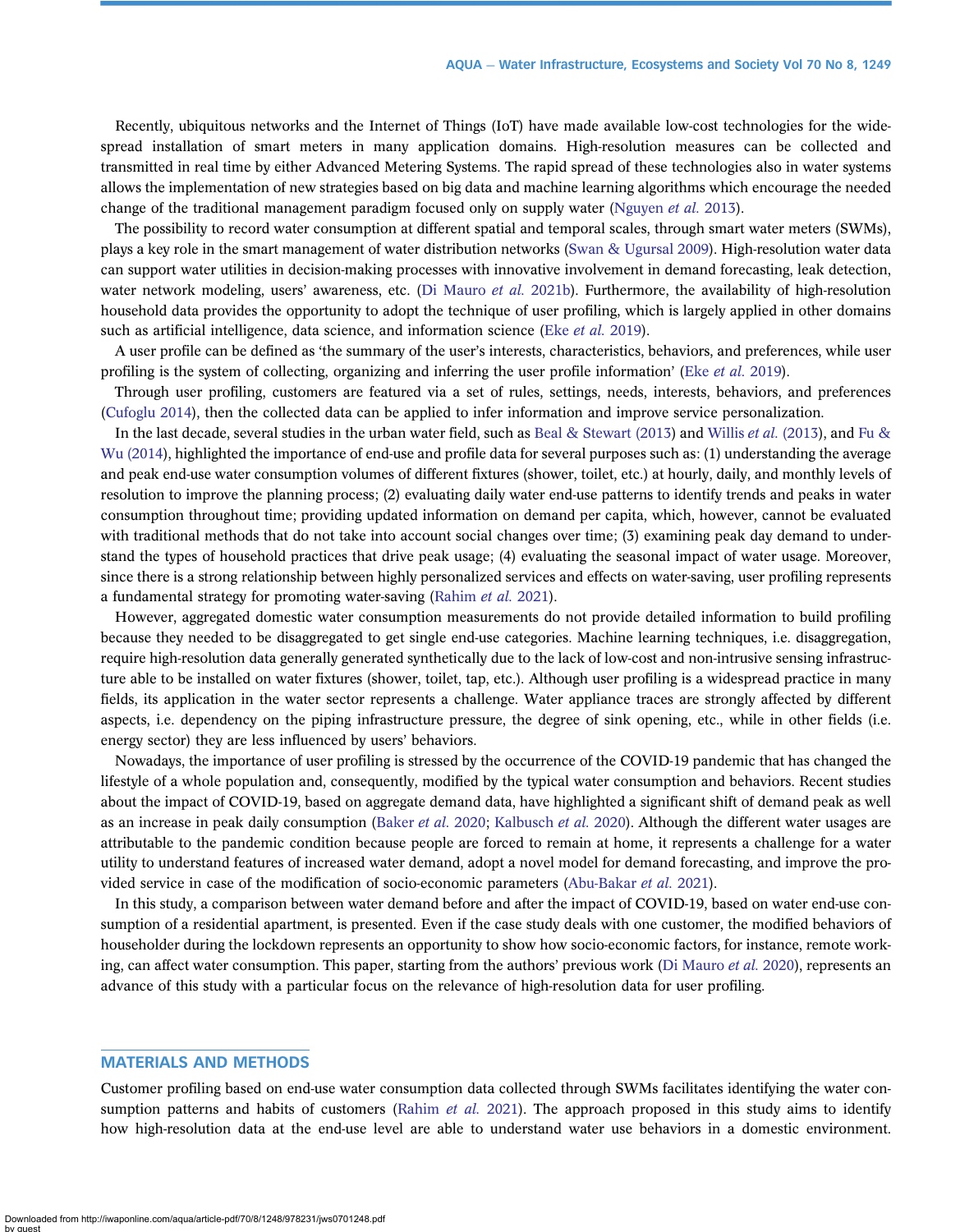To this scope, water data collected in a real case study have been used to highlight the change in users' behaviors caused by COVID-19.

#### Case study and data collection

The case study was carried out from 2019 to 2021 and was based on water consumption data gathered in a residential apartment sited in Naples, Italy. The apartment has one inhabitant and has seven fixtures: kitchen faucet, toilet, shower, washbasin, bidet, washing machine, and dishwasher. An IoT system developed combining a flow sensor, a micro-controller, and a content management system was installed on all the fixtures in the apartment except on the toilet and dishwasher due to positional constraints. To detect water consumption from flush toilet and dishwasher, an open-source app based on HTTP hyperlinks was configured ([Di Mauro](#page-7-0) et al. 2019). Moreover, high-resolution data were also collected at the household level using an ultrasonic water meter based on Long-Range (LoRA) transmission. LoRA is a network technology that allows battery-operated devices to communicate across long-range connectivity. The metering systems collected water end-use consumption data at household and end-use levels, respectively, with 10 and 1 s resolutions. Data gathering started on 1st March 2019 and is still ongoing. The dataset includes 8 months of end-use measurements, from March to October 2019, plus 9 months of household and end-use data spanning from July 2020 to May 2021.

The dataset coupled with data analytic tools, respectively, obtained and developed from the case study has been named WEUSED-TO (Water End USE Dataset and Tools), and it is publicly available in an open GitHub repository<sup>2</sup> ([Di Mauro](#page-7-0) et al. [2021a](#page-7-0)).

#### Data analysis

Statistical modeling has been carried out to obtain consumption patterns, relevant fixture use statistics, behavioral regularities, and temporal characteristics able to investigate which water end-use habit can be identified by data sampled with a high temporal frequency.

Despite the case study used in this paper referring to one house with one inhabitant, the pandemic forced an alteration of the user routine with a direct impact on daily water use.

The introduction of remote working allowed to compare two different profiles of the user: worker user and smart worker user.

To obtain this comparison, 4 months (from July to October) of the dataset WEUSED-TO have been selected in two years 2019 and 2020 (pre and during COVID-19). The choice of these two periods is related to the characteristics of the dataset that did not cover all the months of the years.

Statistical evaluation and summary measures are used to analyze the time series of water use gathered for different fixtures of the residential apartment belonging to the pilot site.

The authors decided to focus the attention on the four fixtures with a greater impact on behavioral routine and use pattern: bidet, washbasin, kitchen faucet, and shower.

Water use distribution during the two periods selected is evaluated. Each time series has been processed to identify the single usage of the related fixture. The usage, as a single event, has been characterized by the amount of water consumed, the duration of use, and by the hour and the day of the week on which that event occurred.

For each monitoring period, water use statistics were calculated as:

- Consumption statistics: Minimum, mean, and maximum volume (l), duration (s), and flow (ml/s) related to each single fixture ([Table 1](#page-3-0)).
- Hourly consumption patterns: The volume of water used during each hour of the day was summed up to develop the hourly water demand pattern [\(Figure 2\)](#page-4-0).
- Daily frequency of use: The frequency of water use during the hours of the day has been evaluated during the monitoring period. For each fixture, the number of events that occurred for each day was summed up [\(Figure 3\)](#page-5-0).
- Weekly frequency of use: The frequency of water use during the days of the week has been evaluated during the monitoring period. It expresses how often the event occurs on a particular day. For each fixture, the number of events that occurred for each day was summed up [\(Figure 4\)](#page-6-0).

<sup>2</sup> [https://github.com/Water-End-Use-Dataset-Tools/WEUSEDTO.](https://github.com/Water-End-Use-Dataset-Tools/WEUSEDTO)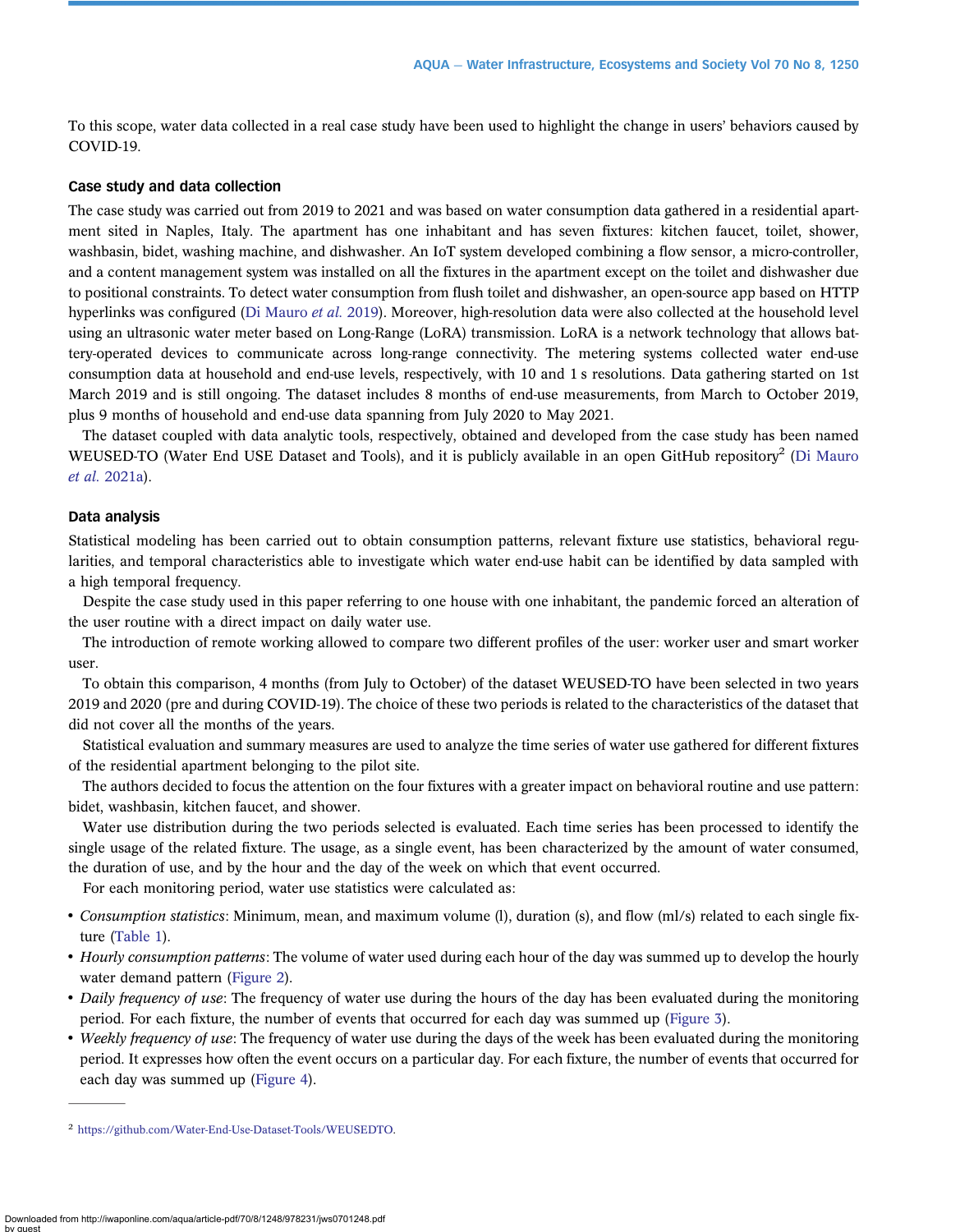| Year          | <b>Shower</b> |        | <b>Bidet</b> |        | Washbasin |       | Kitchen |       |
|---------------|---------------|--------|--------------|--------|-----------|-------|---------|-------|
|               | 2019          | 2020   | 2019         | 2020   | 2019      | 2020  | 2019    | 2020  |
| No. of usages | 130           | 141    | 228          | 315    | 549       | 711   | 409     | 841   |
| Duration (s)  |               |        |              |        |           |       |         |       |
| Maximum       | 628           | 638    | 183          | 233    | 327       | 226   | 238     | 241   |
| Mean          | 192.15        | 233.88 | 36.52        | 28.72  | 33.91     | 31.07 | 34.01   | 32.45 |
| Minimum       | 15.00         | 15.00  | 10.00        | 10.00  | 10.00     | 10.00 | 10.00   | 10.00 |
| Flow Q (ml/s) |               |        |              |        |           |       |         |       |
| Maximum       | 150           | 371    | 137.00       | 162.00 | 166       | 162   | 184     | 227   |
| Mean          | 78.84         | 87.87  | 49.44        | 46.66  | 39.85     | 43.72 | 55.67   | 56.62 |
| Minimum       | 6.00          | 6.00   | 6.00         | 6.00   | 6.00      | 6.00  | 6.00    | 6.00  |
| Volume (I)    |               |        |              |        |           |       |         |       |
| Maximum       | 52.49         | 88.77  | 30.47        | 11.15  | 16.86     | 12.50 | 16.41   | 22.28 |
| Mean          | 15.55         | 21.53  | 1.65         | 1.30   | 1.40      | 1.39  | 1.77    | 1.81  |
| Minimum       | 5.03          | 5.09   | 0.30         | 0.29   | 0.24      | 0.25  | 0.26    | 0.27  |

<span id="page-3-0"></span>Table 1 | Statistics of water consumption usage for fixture among 4 months (July–October) over 2 years (2019–2020)

### RESULTS AND DISCUSSION

The analysis of household demand has highlighted different usages both in the total consumed volume and in a shift of demand peaks between the period before and after COVID-19 lockdown. The average water consumption in the 2020 period has increased by 30% compared with the 2019 period. As reported in Table 1, the number of usages in the 2020 period is greater than that of the 2019 period as well as the mean flow  $(Q)$ , and mean volume  $(V)$ , except the bidet that shows a reduction of statistical indices during the 2020 period, despite the number of usages is higher than 2019. As expected, the growth of water consumption is strictly connected to the large time spent at home after COVID-19 lockdown because the householder has continued to work remotely in their apartment.

The statistics show for all four fixtures the same flow minimum value equals to 6.00 ml/s. It corresponds to the minimum value of the flow registered by the sensor, which is detected as flow and not as leakage.

In [Figure 1,](#page-4-0) the statistical distribution of shower water volume is reported. Box plots provide quick information about statistics of the considered sample: the bottom and top of each box are the 25th and 75th percentiles of the data, respectively; the red line is the median sample; the length of whiskers represents the variability outside the 25th and 75th percentiles and measures beyond the whisker length are marked as outliers (red crosses). The comparison between [Figure 1\(a\)](#page-4-0) and [1\(b\)](#page-4-0) remarks the increasing water usage during 2020; in July, the shower usage is quite similar for 2019 and 2020, while the remaining months show a positive trend: the monthly consumption arises from August to October for both periods 2020 and 2019. Anyway, the larger usages of 2020 (as proved by the dimensions of boxes in 2020 which are about 40% greater than boxes of 2019) demonstrate a change of users' behavior: as consequences of remote working, householder spends more time in his apartment, then he takes more time for activities (in this case shower) that before lockdown required less time. This is confirmed by the volume distribution (see [Figure 1](#page-4-0)) and the duration (see Table 1) per usage that, on the average, is higher.

The results of [Figure 2](#page-4-0) reveal two distinct hourly consumption patterns characterized by the shift of peak demand. The data reported in [Figure 2](#page-4-0) refer to the pattern of 4 months, because the monthly patterns show a similar consumption trend. In 2019, pre-lockdown, the peak demand occurs at 8:00 (early morning); while in 2020, after-lockdown, the pattern shows two peaks at 8:00, characterized by a consumption equal to the value in 2019, and at 17:00 (evening) with a remarkable increase of demand compared with 2019 (about 50%). Although from 1:00 to 7:00 there are no significant changes between two patterns, pre-lockdown, during the morning the demand decreases after 8:00 for 2019, while, after-lockdown, the value is quite constant for 2020. Likewise, in the evening, the demand is slightly variable in 2019, while it strongly goes down in 2020.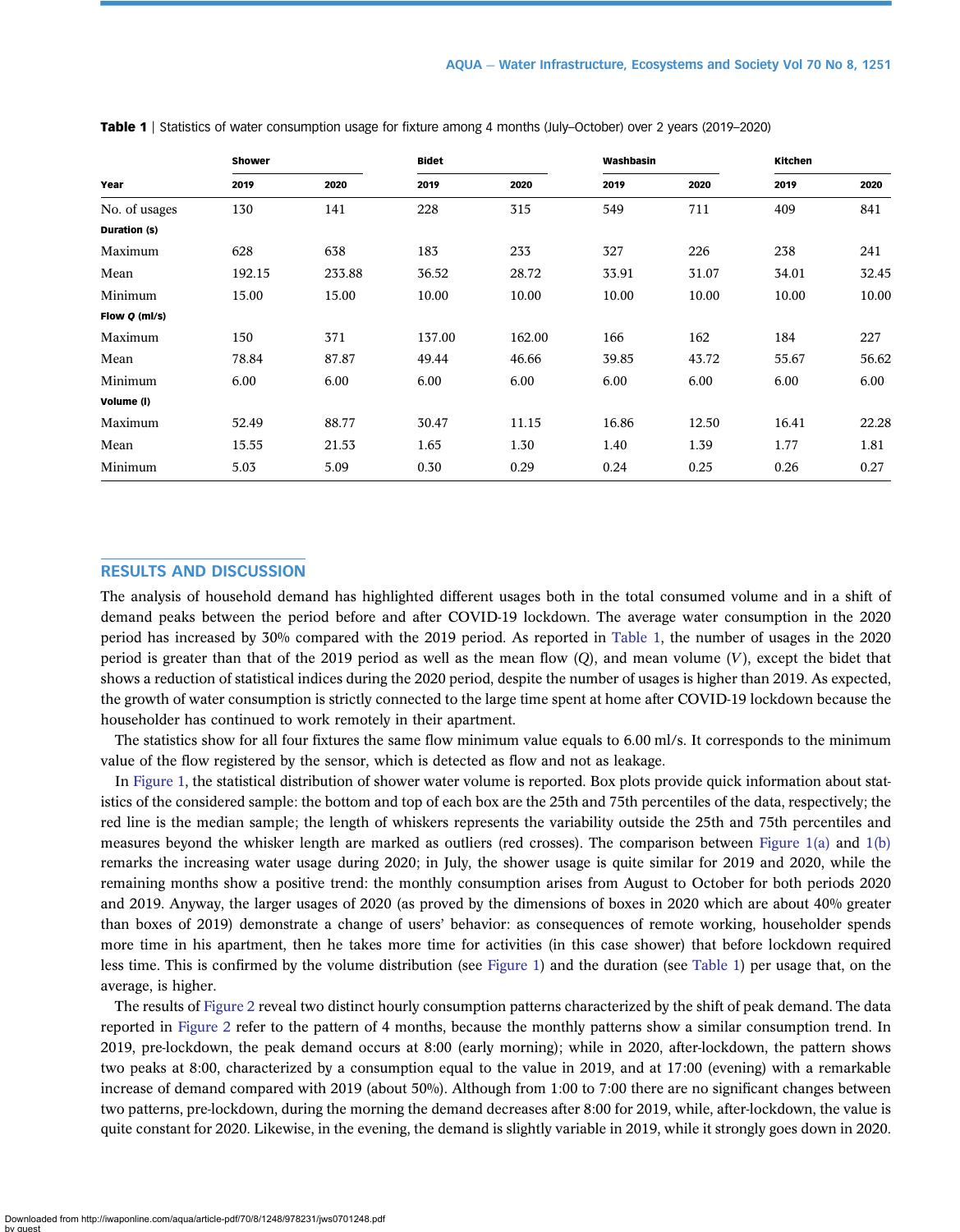<span id="page-4-0"></span>

Figure 1 | The figure shows for one of the fixtures (Shower). The water consumption evaluated from July to October in both 2019 (a) and 2020 (b). Please refer to the online version of this paper to see this figure in colour: <http://dx.doi.10.2166/aqua.2021.088>.



Figure 2 | Average water demand pattern among the same 4 months (July-October) over 2 years (2019 and 2020).

Even in this case, the change in the consumption pattern is caused by a forced modification of habits. Although the results of Figure 2 are based on water consumption of a single residential user, the shift of demand peaks occurs even at a large scale, e.g. at the water distribution scale, as reported by [Abu-Bakar](#page-7-0) et al. (2021) who has analyzed the water consumption data of about 11,528 smart-metered households, from January to May 2020. Then, it is worth noting that it was not possible to consider the spatial variations in consumption patterns because the pandemic condition severely restricted the movement of persons.

Although, the growth of demand and the shift of peaks are related to the pandemic condition, to better understand the characteristics of these modifications, the consumptions of household fixtures are analyzed in detail. To this aim, the hourly usages of [Figure 3](#page-5-0) are evaluated to investigate the changes in consumption patterns between the years 2019 and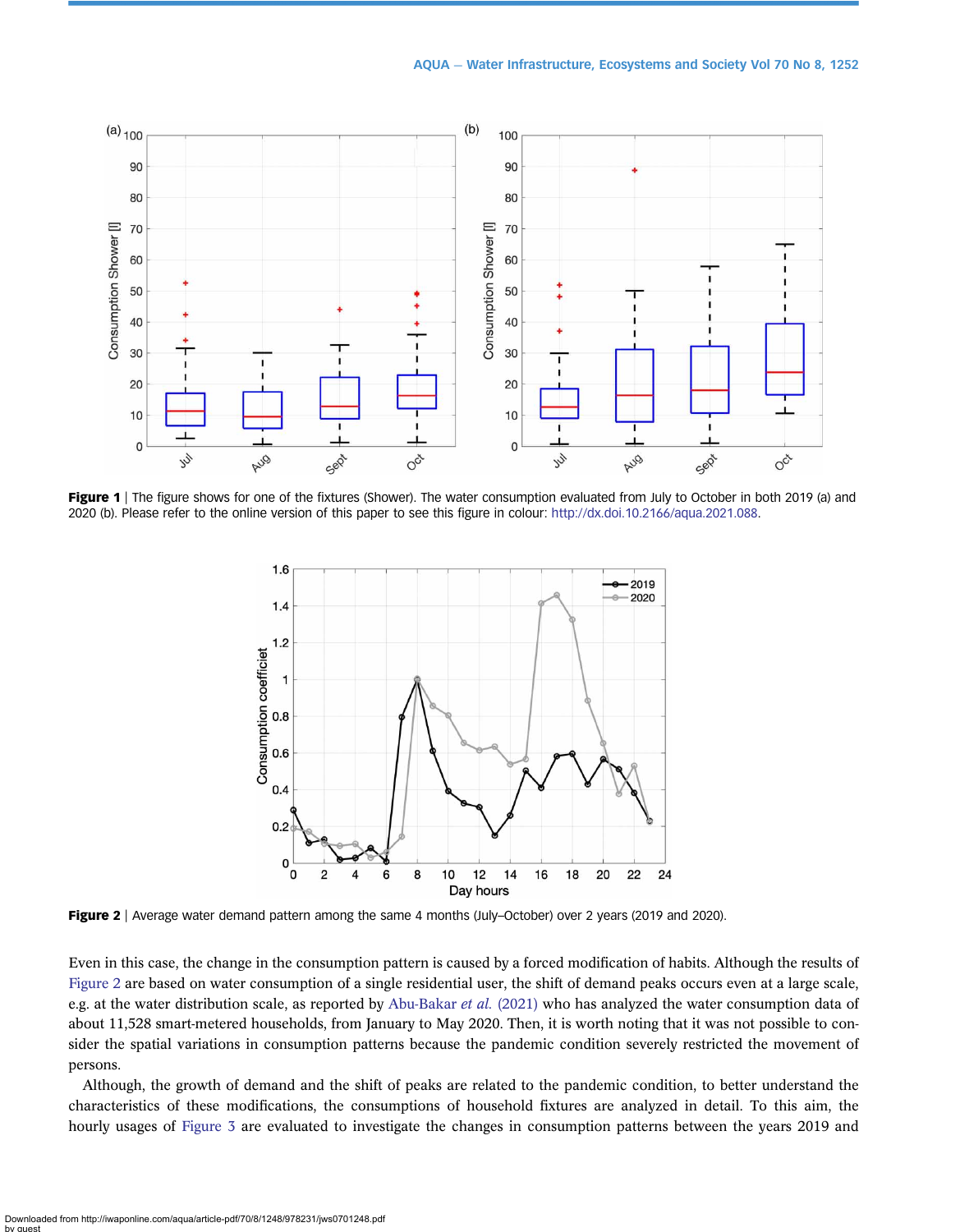<span id="page-5-0"></span>

Figure 3 | (a)–(h) Number of users during day hours for different fixtures evaluated on the same 4 months of measurements (July–October) of different years 2019 and 2020: (a) Washbasin 2019, (b) Washbasin 2020, (c) Bidet 2019, (d) Bidet 2020, (e) Shower 2019, (f) Shower 2020, (g) Kitchen 2019, and (h) Kitchen 2020.

2020. The comparison of hourly frequencies of usages between years 2019 and 2020 underlines that after COVID-19 lockdown, the usages of each fixture increased and occurred at almost any hour of the day (i.e. shower and kitchen). In 2019, shower usage (77 times) and washbasin usage (31 times) constituted the morning peak at 08:00, while the usages of bidet and kitchen were less likely. Conversely, in 2020, the morning demand peak at 08:00 was the combined effect of three fixtures: washbasin usage (66), bidet usage (42), and kitchen usage (97 times), while the evening demand peak at 17:00 was caused by washbasin usage (51 times), shower usage (22 times), and kitchen usage (38 times). Furthermore, the high values of 2020 consumption pattern between 08:00 and 16:00 arise from staying a lot of time at home and, consequently, consuming more water to prepare food and wash, because, as reported in Figure 3(b) and 3(h), a significant increase of usages is accounted for washbasin and kitchen. To conclude, the availability of high-resolution data at the end-use level has allowed investigating the cause of alteration in water consumption patterns.

In the case of data aggregated at the household level, it is very complex to develop models that can identify user behaviors based on consumption data because they depend on multiple factors and change user by user. Then, it is mandatory to involve sophisticated machine learning algorithms to break down the total consumption data at the household level into the different end-use categories to infer the same consideration about users' behavior. On this side, disaggregation is one of the most used machine learning techniques able to understand how much of household water consumption belongs to a single fixture in the house useful to infer detailed information on users' behavior.

[Figure 4](#page-6-0) shows the number of usages during weekdays related to the use of the fixture kitchen evaluated for each month of the monitoring periods. The kitchen faucet was used as an example to compare the way kitchen fixture has been used before and during remote working. The same graphics related to bidet, washbasin, and shower are reported in the Supplementary Materials, respectively, in Figures S1, S2, and S3.

Observing the use of the mentioned fixtures, the general trend of the number of usages increased significantly in 2020, confirming the permanence at the home of the customer in remote working during all day. This increment emerged notably by comparing weekly water usage between August 2019 and 2020. Furthermore, observing water usage during August 2019, it can be seen on Wednesday as a clear habit of the user who is generally away from home.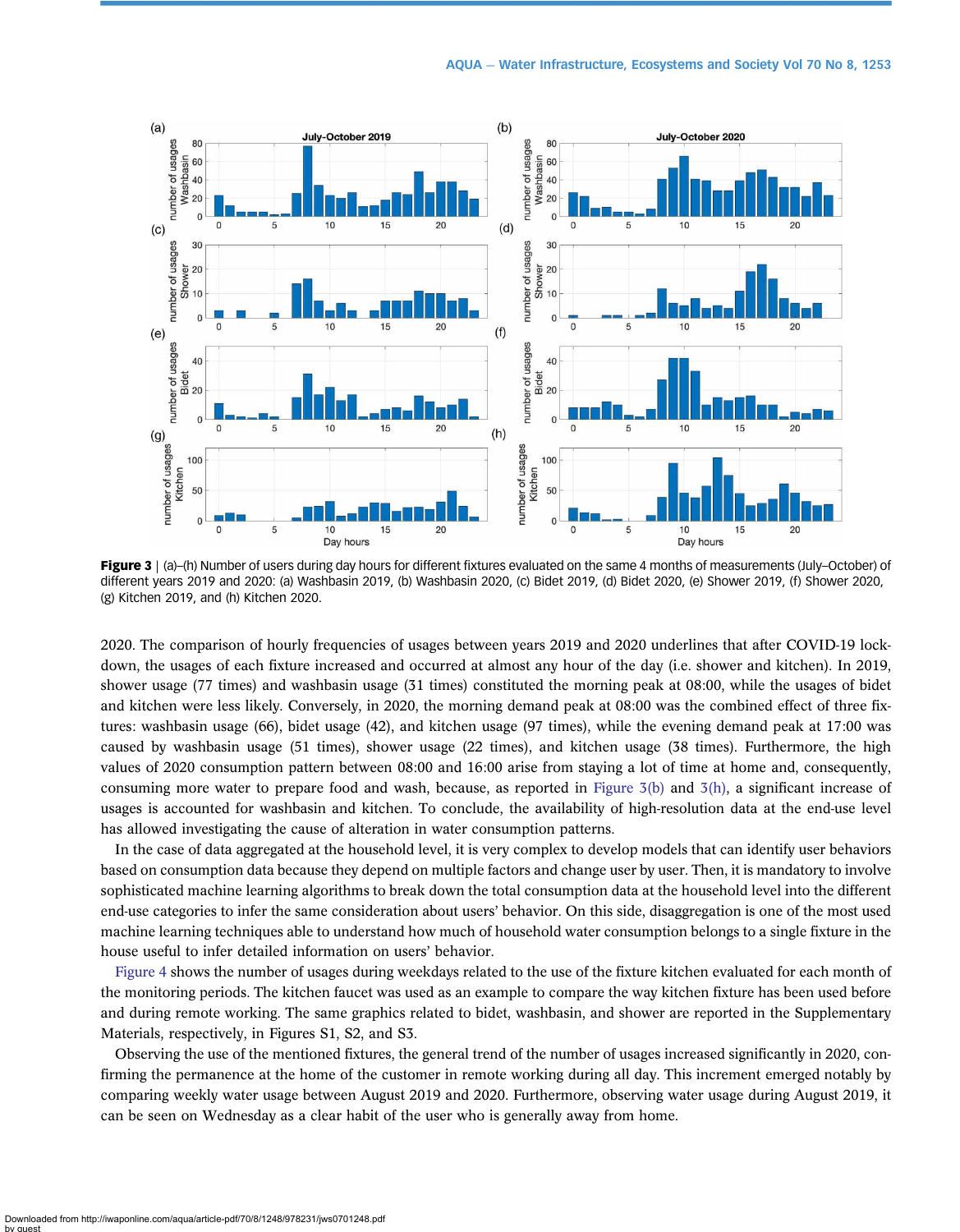<span id="page-6-0"></span>

Figure 4 | The figure shows the variability of water usage related to the use of the fixture kitchen during weekdays among the 4 months (July–October) of detection in two different years 2019 and 2020.

Looking at the fixtures, it can be noted that kitchen usage almost doubled from 2019 to 2020 and their distribution appeared more uniform throughout the week during this period than in the year 2019 alone. Shower usage distribution during weekdays is quite similar between the two monitoring periods, but high usage can be observed in September 2020, as reported in Supplementary Material, Figure S1. Then, washbasin and bidet water usages show a change in the weekly distribution. In 2019 and 2020 in the months of July and August, the distribution appeared quite different as water use increases significantly in the year 2020, while from September to October (2019 and 2020) water distribution appears quite similar, as reported in Figures S2 and S3 in the Supplementary Material.

Weekly and monthly distribution, as shown in Figure 4 and Supplementary Material, Figures S1–S3, evaluated on a larger scale, can support water utilities to improve and optimize water storage and pump schedules [\(Menke](#page-7-0) et al. 2016).

## **CONCLUSIONS**

This paper presents a statistical analysis of water end-use consumption data, before and after the impact of COVID-19, to highlight how high-resolution water end-use consumption, measured with an IoT system, can contribute to understand and profile users' behaviors.

The study is based on the public dataset WEUSED-TO of real water end-use consumption data gathered in a residential apartment used as a case study.

Starting from the authors' previous work [\(Di Mauro](#page-7-0) *et al.* 2019, [2020\)](#page-7-0), the paper represents an update of the case study and the statistical analysis of the generated dataset. The pandemic represented an opportunity to observe the modified behaviors of a single householder who changed from a worker to a smart worker profile.

The availability of the IoT high-resolution data has allowed us to identify the impact of user behavior on demand peak, and how an alteration of lifestyle can affect water usage.

The first results, as also reported by other international studies, confirmed that COVID-19 sanitary emergency changed the residential water consumption pattern significantly, stressing on water utility as a solution for the increasing water demand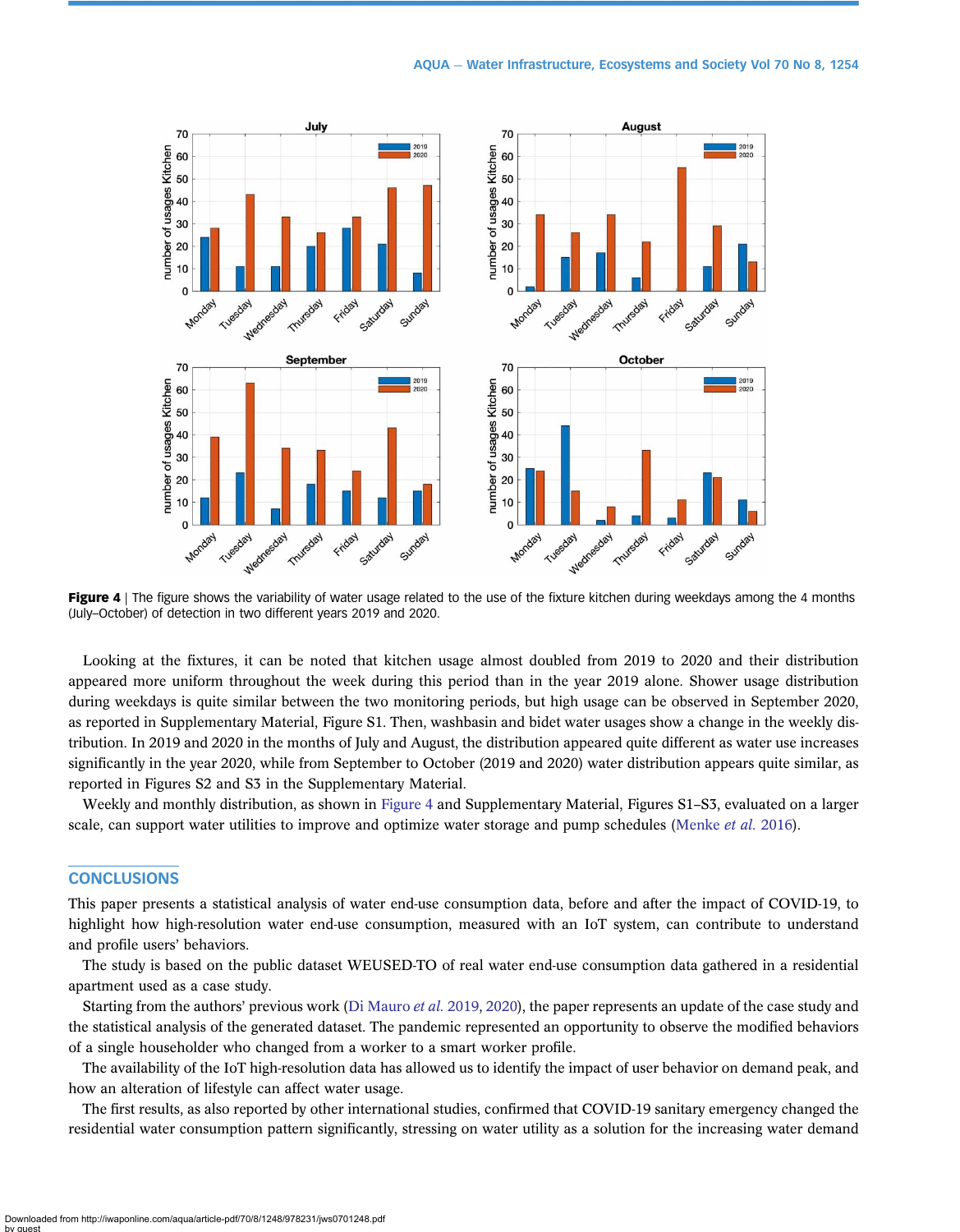<span id="page-7-0"></span>peak and frequency. Moreover, data collected in the case study and statistical analysis of daily, weekly, and monthly water consumption have highlighted how single end-use categories are crucial for identifying customer behaviors that impact on water demand peak.

The results also showed how disaggregated water consumption can help to understand water usage in the domestic environment by promoting water-saving and providing precious information on water utilities for water user profiling. Customers' profiling represents a crucial aspect to improve users' awareness, promote sustainable behaviors able to reduce water waste, and help water utilities in their decision systems.

Moreover, residential water demand modeling and side management can impact also on the existing nexus between energy and water. A comprehensive evaluation of water-related energy use within residential activities can bring valuable insights into water conservation and sustainable urban planning through a behavioral change.

Nevertheless, customer profiling is still a challenge in the water sector due to the cost and intrusiveness of metering devices at the fixture level. On this side, the data collected in this study are potentially eligible as numerical benchmarks for training and testing end-use disaggregation algorithms in order to avoid sensors' placement. The water consumption measures collected from a single householder can simplify the application of complex disaggregation methods in the water sector. Furthermore, data sampled with a high temporal frequency can offer new possibilities on disaggregation techniques, demand-side management, and forecasting.

#### DATA AVAILABILITY STATEMENT

All relevant data are available from an online repository or repositories ([https://github.com/Water-End-Use-Dataset-Tools/](https://github.com/Water-End-Use-Dataset-Tools/WEUSEDTO) [WEUSEDTO\)](https://github.com/Water-End-Use-Dataset-Tools/WEUSEDTO).

#### **REFERENCES**

- Abu-Bakar, H., Williams, L. & Hallett, S. H. 2021 [Quantifying the impact of the COVID-19 lockdown on household water consumption](http://dx.doi.org/10.1038/s41545-021-00103-8) [patterns in England](http://dx.doi.org/10.1038/s41545-021-00103-8). Npj Clean Water 4(1). https://doi.org/10.1038/s41545-021-00103-8.
- Baker, S. R., Farrokhnia, R. A., Meyer, S., Pagel, M. & Yannelis, C. 2020 [How does household spending respond to an epidemic?](http://dx.doi.org/10.1093/rapstu/raaa009) [Consumption during the 2020 COVID-19 pandemic](http://dx.doi.org/10.1093/rapstu/raaa009). Rev. Asset Pricing Stud. 10, 834–862.
- Beal, C. D. & Stewart, R. A. 2014 [Identifying residential water end uses underpinning peak day and peak hour demand](http://dx.doi.org/10.1061/(ASCE)WR.1943-5452.0000357). Journal of Water Resources Planning and Management 140 (7), 04014008. https://doi.org/10.1061/(asce)wr.1943-5452.0000357.
- Beal, C. D., Stewart, R. A. & Fielding, K. 2013 [A novel mixed method smart metering approach to reconciling differences between perceived](http://dx.doi.org/10.1016/j.jclepro.2011.09.007) [and actual residential end use water consumption](http://dx.doi.org/10.1016/j.jclepro.2011.09.007). J. Cleaner Prod. 60, 116–128.
- Cary, J. W. 2008 Infl[uencing attitudes and changing consumers](http://dx.doi.org/10.2166/ws.2008.078)' household water consumption behaviour. Water Sci. Technol. Water Supply 8, 325–330.
- Cufoglu, A. 2014 User profiling a short review. Int. J. Comput. Appl. 108, 1–9.
- Di Mauro, A., Di Nardo, A., Santonastaso, G. F. & Venticinque, S. 2019 An IoT system for monitoring and data collection of residential water end-use consumption. In: Proc. Int. Conf. Comput. Commun. Networks, ICCCN, 2019 July.
- Di Mauro, A., Di Nardo, A., Santonastaso, G. F. & Venticinque, S. 2020 [Development of an IoT system for the generation of a database of](http://dx.doi.org/10.3390/environsciproc2020002020) [residential water end-use consumption time series.](http://dx.doi.org/10.3390/environsciproc2020002020) Environ. Sci. Proc. 2, 20.
- Di Mauro, A., Venticinque, S., Santonastaso, G. F. & Di Nardo, A. 2021a WEUSEDTO Water End USE Dataset and TOols: an open water end use consumption dataset and data analytics tools. Software X (in preparation).
- Di Mauro, A., Cominola, A., Castelletti, A. & Di Nardo, A. 2021b [Urban water consumption at multiple spatial and temporal scales. A review](http://dx.doi.org/10.3390/w13010036) [of existing datasets](http://dx.doi.org/10.3390/w13010036). Water (Switzerland) 13, 1–31.
- Eke, C. I., Norman, A. A., Shuib, L. & Nweke, H. F. 2019 A survey of user profi[ling: State-of-the-art, challenges, and solutions.](http://dx.doi.org/10.1109/ACCESS.2019.2944243) IEEE Access 7, 144907–144924. https://doi.org/10.1109/ACCESS.2019.2944243.
- Fu, Y. & Wu, W. 2014 Behaviour interventions for water end use: an integrated model. In: ICAC 2014 Proc. 20th Int. Conf. Autom. Comput. Futur. Autom. Comput. Manuf.
- Gerland, P., Raftery, A. E., Ševčíková, H., Li, N., Gu, D., Spoorenberg, T., Alkema, L., Fosdick, B. K., Chunn, J., Lalic, N., Bay, G., Buettner, T., Heilig, G. K. & Wilmoth, J. 2014 [World population stabilization unlikely this century](http://dx.doi.org/10.1126/science.1257469). Science 346, 234–237. https://doi.org/10.1126/ science.1257469.
- Kalbusch, A., Henning, E., Brikalski, M. P., Luca, F. V. & de Konrath, A. C. 2020 [Impact of coronavirus \(COVID-19\) spread-prevention](http://dx.doi.org/10.1016/j.resconrec.2020.105098) [actions on urban water consumption](http://dx.doi.org/10.1016/j.resconrec.2020.105098). Resour. Conserv. Recycl. 163. https://doi.org/10.1016/j.resconrec.2020.105098.
- Menke, R., Abraham, E., Parpas, P. & Stoianov, I. 2016 [Demonstrating demand response from water distribution system through pump](http://dx.doi.org/10.1016/j.apenergy.2016.02.136) [scheduling.](http://dx.doi.org/10.1016/j.apenergy.2016.02.136) Appl. Energy 170, 377–387.
- Nguyen, K. A., Stewart, R. A. & Zhang, H. 2013 [An intelligent pattern recognition model to automate the categorisation of residential water](http://dx.doi.org/10.1016/j.envsoft.2013.05.002) [end-use events.](http://dx.doi.org/10.1016/j.envsoft.2013.05.002) Environ. Model. Softw. 47, 108-127. https://doi.org/10.1016/j.envsoft.2013.05.002.